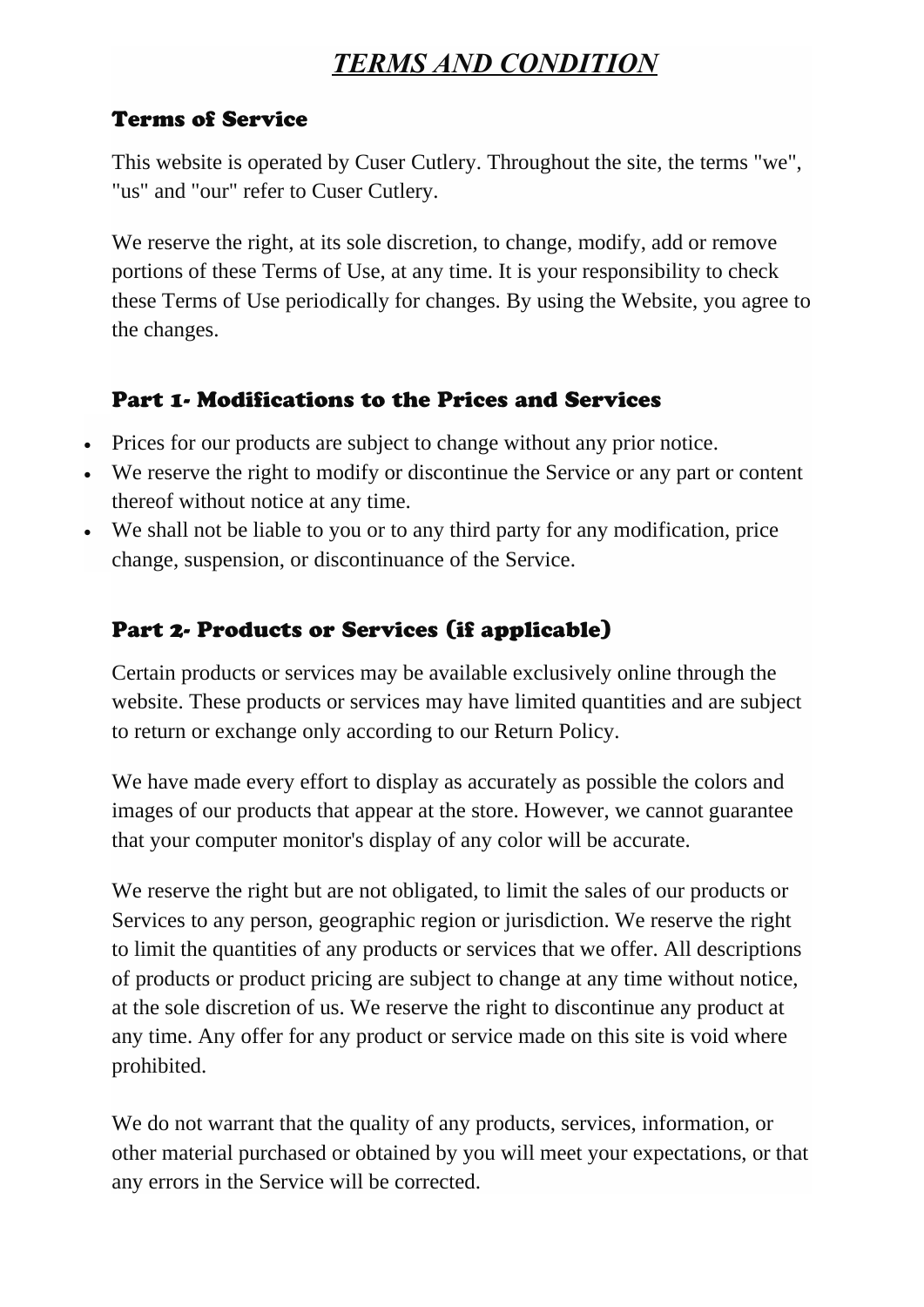## Part 3- Billing and Account Information

We have the right to accept and reject your order in either whole or part for any reason. These restrictions may include orders placed by or under the same customer account, the same credit card, and/or orders that use the same billing and/or shipping address. In the event that we make a change to or cancel an order, we may attempt to notify you by contacting the e-mail and/or phone number provided at the time the order was made.

We reserve the right to limit or prohibit orders that, in our sole judgment, appear to be placed by dealers, resellers or distributors.

You agree to provide current, complete and accurate purchase and account information for all purchases made at our store. You agree to promptly update your account and other information, including your email address and credit card numbers and expiration dates so that we can complete your transactions and contact you as needed.

For more detail, please review our Returns Policy.

### Part 4- Optional Tools

We might provide you with access to third-party tools over which we neither monitor nor have any control nor input.

You acknowledge and agree that we provide access to such tools"as is" and "as available" without any warranties, representations or conditions of any kind and without any endorsement. We shall have no liability whatsoever arising from or relating to your use of optional third-party tools.

Any use by you of optional tools offered through the site is entirely at your own risk and discretion and you should ensure that you are familiar with and approve of the terms on which tools are provided by the relevant third-party provider(s).

We may also, in the future, offer new services and/or features through the website (including, the release of new tools and resources). Such new features and/or services shall also be subject to these Terms of Service.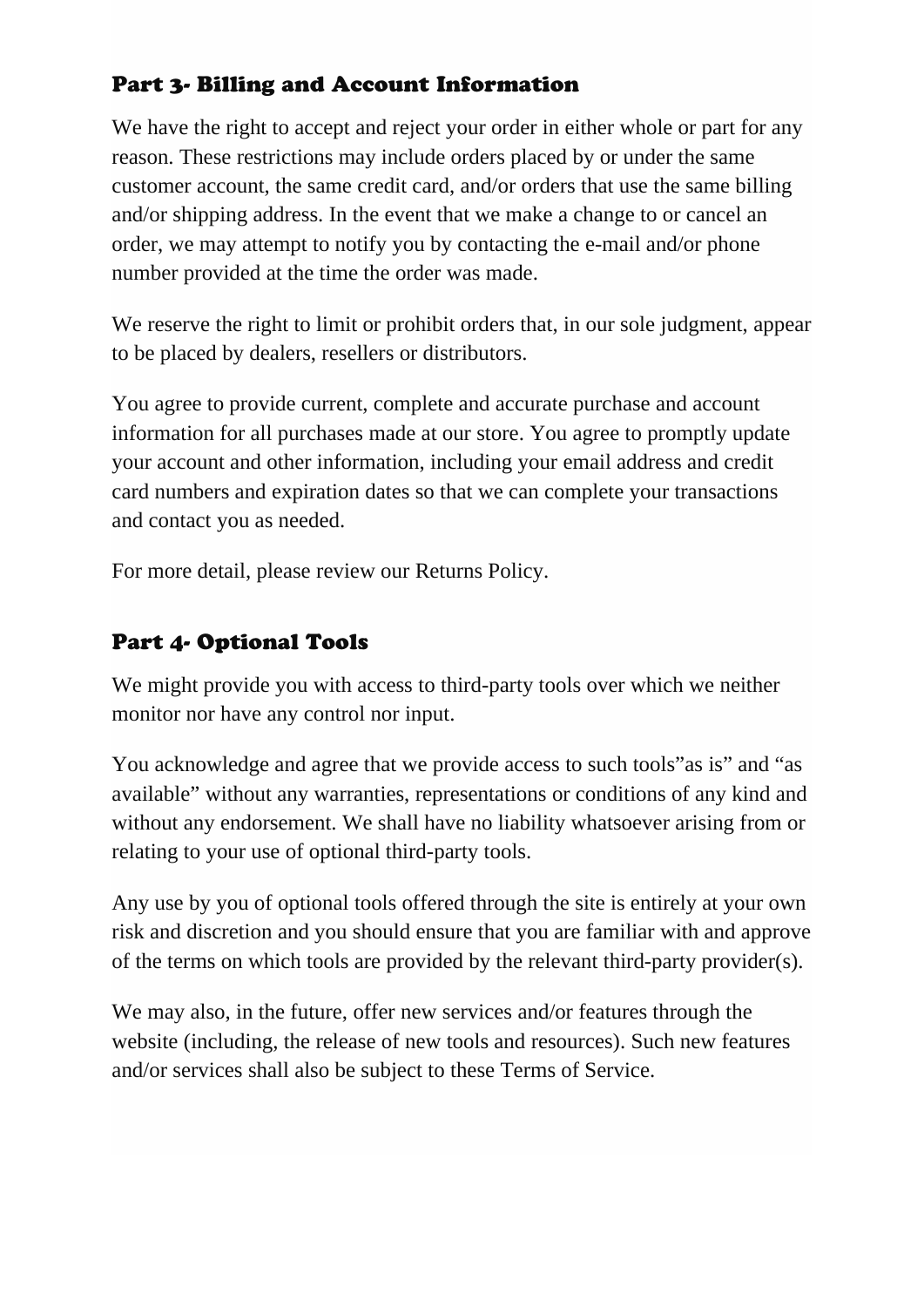#### Part 5- Third-Party

Certain content, products and services available via our Service may include materials from third parties.

Third-party links on this site may direct you to third-party websites that are not affiliated with us. We are not responsible for examining the content or accuracy and we do not warrant and will not have any liability or responsibility for any third-party resources or websites, or for any other materials, products, or services of third parties.

We are not liable for any loss related to the purchase or use of goods, services, resources, content, or any other transactions made in connection with any thirdparty websites. Please analyze carefully the third-party's policies and practices and make sure you understand them before you involve in any transaction. Complaints, concerns, questions or claims regarding third-party products should be directed to the third party and not us.

#### Part 6- User Comments, Feedback and Other Submissions

If, at our request, you send certain specific submissions for product reviews. On our Website, or without a request from us you send creative ideas, suggestions, proposals, plans, or other materials, whether online, by email, by postal mail, or otherwise. You grant us and third-party marketing and advertising partners the right to use, publish, republish, and distribute that review, or portions thereof, online, in product catalogues and other marketing and advertising materials.

We may, but have no obligation to, monitor, edit or remove content that we determine in our sole discretion are unlawful, offensive, threatening, defamatory, pornographic, obscene or otherwise objectionable or violates any party's intellectual property or these Terms of Service.

You agree that your comments will not violate any right of any third-party, including copyright, trademark, privacy, personality, or other personal or proprietary rights. You further agree that your comments will not contain libellous or otherwise unlawful, abusive or obscene material, or contain any computer virus or other malware that could in any way affect the operation of the Service or any related website. You may not use a false e-mail address, pretend to be someone other than yourself, or otherwise mislead us or thirdparties as to the origin of any comments. You are solely responsible for any comments you make and their accuracy. We take no responsibility and assume no liability for any comments posted by you or any third party.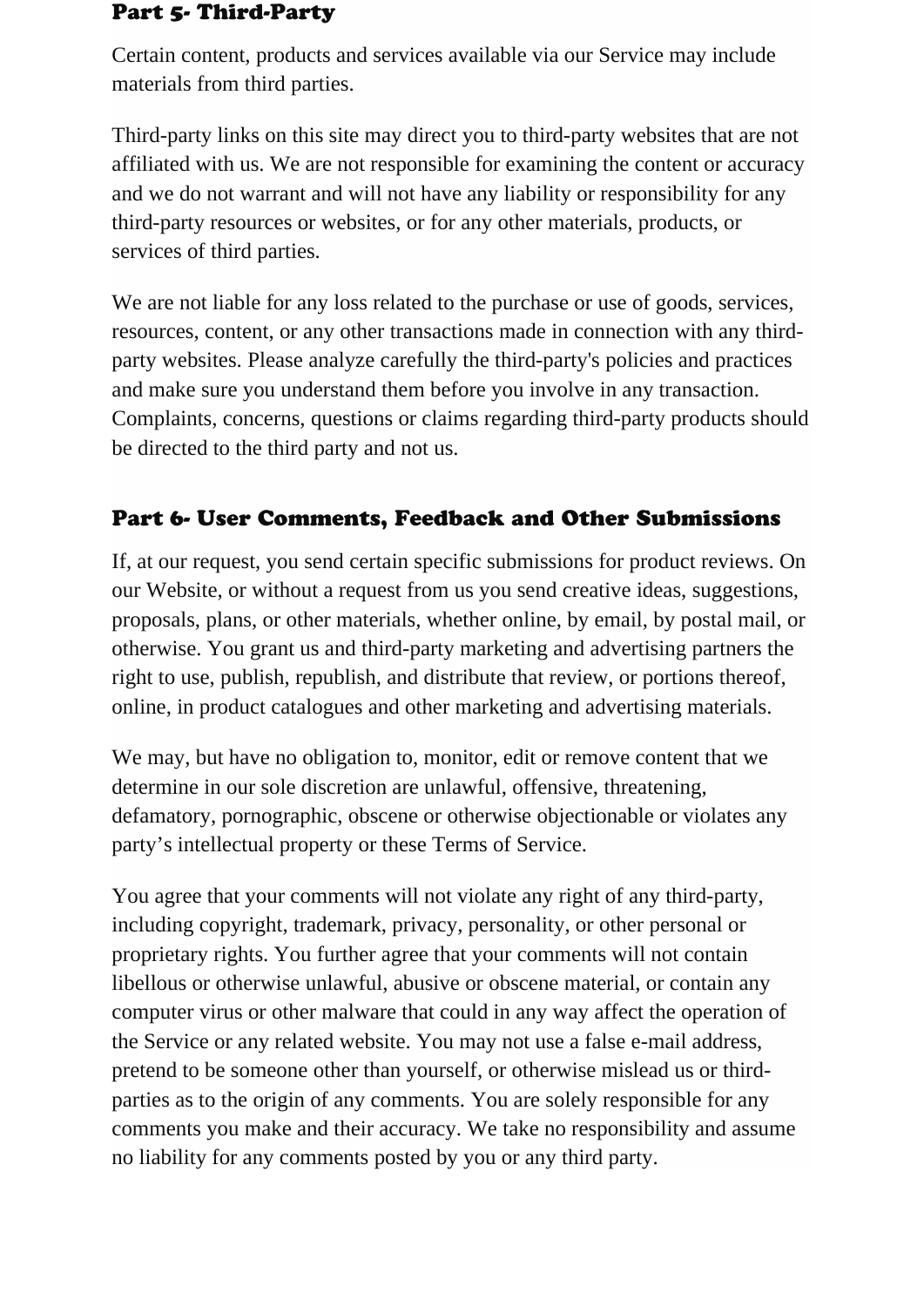### Part 7- Personal Information

Your submission of personal information through the store is governed by our Privacy Policy. To view our Privacy Policy.

### Part 8- Website Availability

Occasionally there may be a possibility that the information on our site or in the Service contains typographical errors, inaccuracies or omissions that may relate to product descriptions, pricing, promotions, offers, product shipping charges, transit times and availability. We reserve the right to correct any errors, inaccuracies or omissions, and to change or update information or cancel orders if any information in the Service or on any related website is inaccurate at any time without prior notice (including after you have submitted your order).

We undertake no obligation to update, amend or clarify information in the Service or on any related website, including without limitation, pricing information, except as required by law. No specified update or refresh date applied in the Service or on any related website should be taken to indicate that all information in the Service or on any related website has been modified or updated.

We do not guarantee this website will be free of any, typographical errors, varied colors and shapes, incorrect product descriptions and incorrect images.

Any product description, images, colors, shapes and pricing are subject to change without any notice.

No refund, exchanges, or store credits will be given on the grounds of incorrect product description, incorrect product images, incorrect product sizes, incorrect image color or typographical errors or where the image displayed differs from the one you reviewed and purchased.

### Part 9- Changes to Terms of Service

You can review the most current version of the Terms of Service at any time at this page.

We reserve the right, at our sole discretion, to update, change or replace any part of these Terms of Service by posting updates and changes to our website. It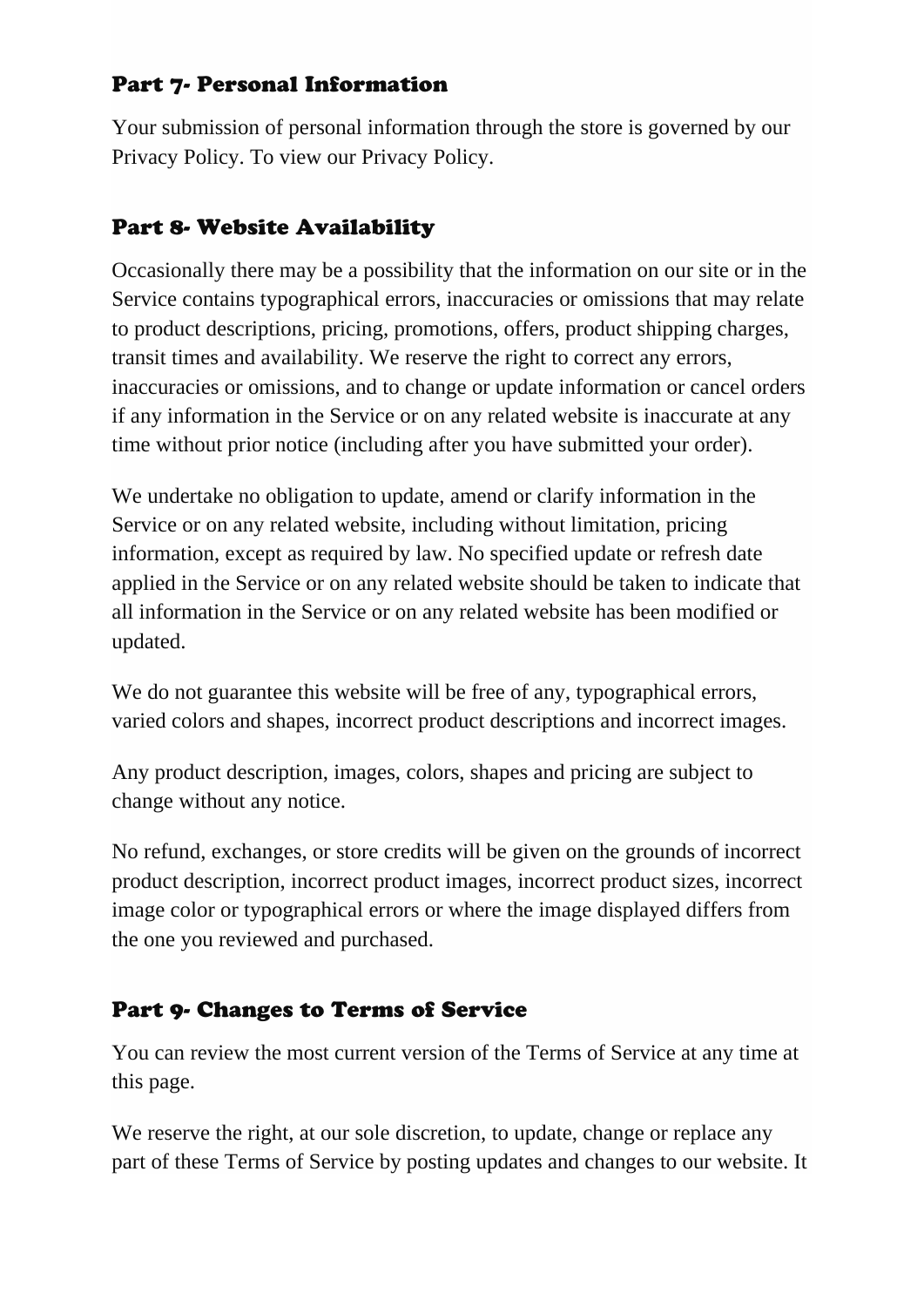is your responsibility to check our website periodically for changes. Your continued use of or access to our website or the Service following the posting of any changes to these Terms of Service constitutes acceptance of those changes.

### Part 10- Termination

Your failure to comply with these Terms of Use automatically revokes your authorization to use the Websites and terminates all rights granted to you under the Terms of Use. Your obligations to the US and third-party service providers relating to your use of a Website or products purchased on or through a Website prior to termination shall continue after termination.

Restrictions regarding the Content, disclaimers and liability limitations under the Terms of Use shall survive termination of this Agreement for any reason.

## Part 11- Liability

You agree you must evaluate and accept all risks associated with, the use of all information on this website, including any reliance on the accuracy, completeness or usefulness of it. By using this website you agree that Cuser, its employees, directors, affiliates, third parties, agents, officers and its suppliers will not be held responsible for any information on this website if the information has been omitted, any reliance on the information on this website, loss in connection with the use of this website.

### Part 11- Product Variations

This entire website, including all of its content, graphics, images, text and all other intellectual property is copyrighted. Any unauthorized use of the website, copying part or entirely its content will infringe our rights and may lead to legal persecution. The Cuser's logo and all other corporate logos displayed on this website are owned by their respective owners. All products displayed with their trademarks, company names, copyright, logos, product names, brand names, product images, advertising campaigns and product descriptions are the property of their respective owners. Cuser does not claim, be endorsed by, any way connected or associated with the respective owners and/or their companies and agents to any of their trademarks, logos, copyright, brand names, product names, product descriptions, product images, company names and their advertising campaigns. Permission is given to use the information on this